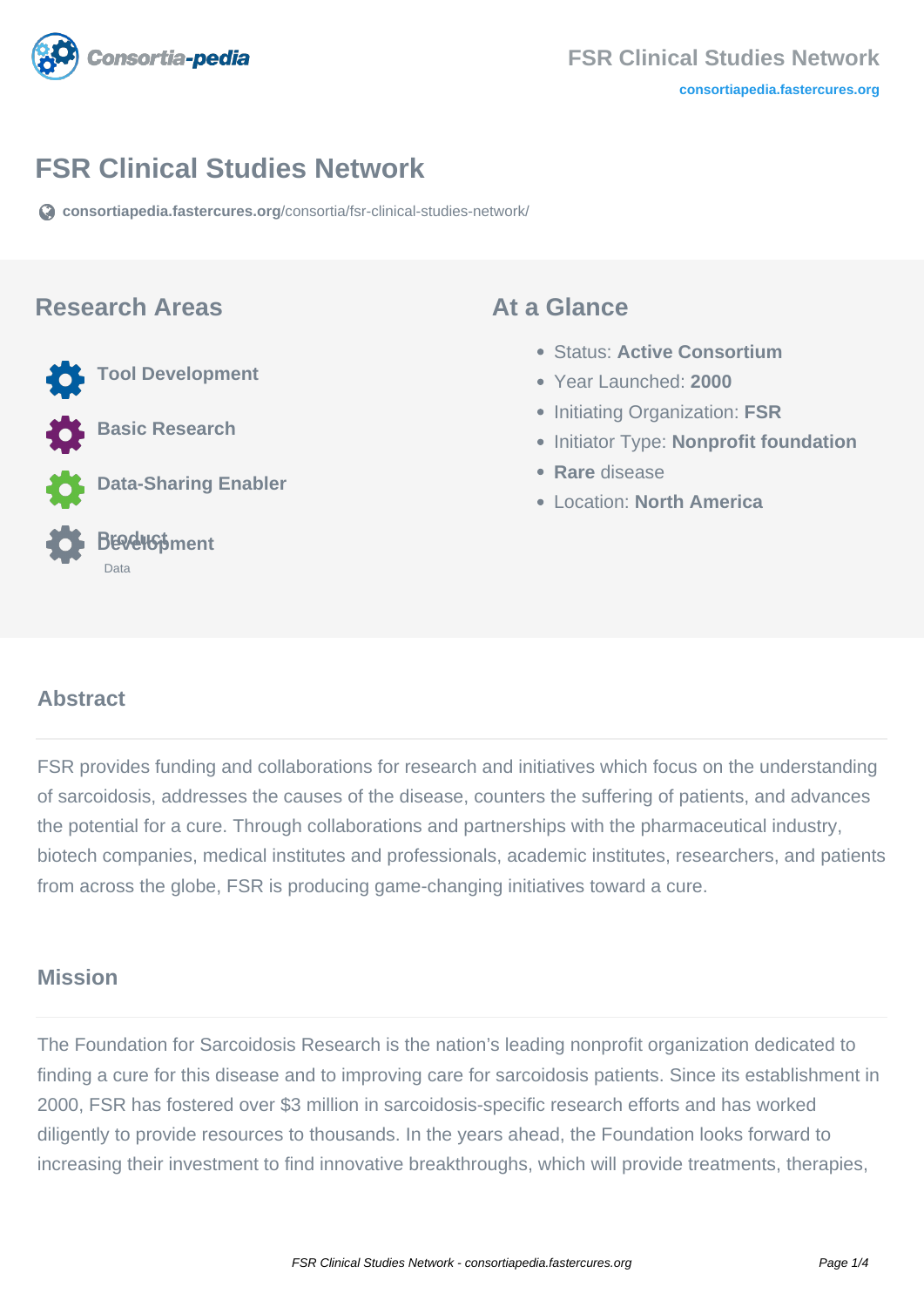

and a cure for the disease.

### **Consortium History**

Click [here](https://www.stopsarcoidosis.org/about/history/) to view the history of FSR

#### **Structure & Governance**

FSR is a non-profit organization headed by a board of directors as well as a scientific advisory board.

## **Financing**

Each year, literally hundreds of patients, corporations, small businesses, foundations, and other generous individuals help FSR raise awareness of sarcoidosis and funds to support much-needed research. Whether with smaller gifts or major grants, in-kind donations or extensive fundraisers, each of them has contributed in some significant way to our success.

For a list that recognizes donations of \$500 or more, click [here](https://www.stopsarcoidosis.org/investors/our-funders/).

#### **Patent Engagement**

More than 14,000 members from all 50 states and nearly 80 countries have joined FSR's free Stop Sarcoidosis Online Support Community. Thousands more are helped through in-person support groups under the umbrella of FSR.

 FSR strongly believes that the causes of sarcoidosis, and ultimately a cure, will be uncovered through rigorous and extensive scientific research fueled in part by patient engagement. The Patient Ambassador Program puts that belief into action. FSR Patient Ambassadors are selected across the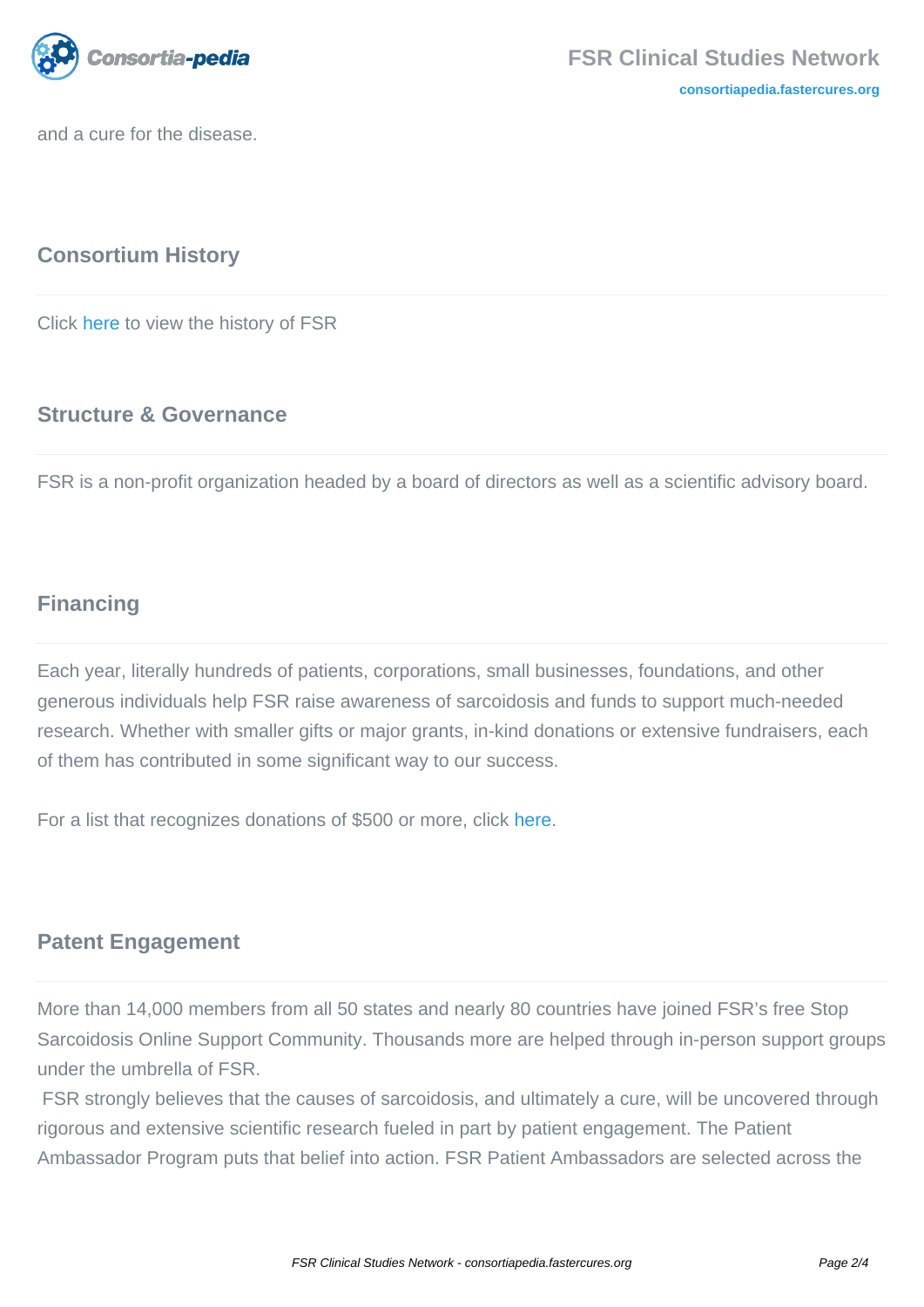

#### **[consortiapedia.fastercures.org](http://consortiapedia.fastercures.org/)**

country to work closely with FSR staff to empower patients, facilitate grassroots outreach, advocate on the local and national level, support FSR programs, and facilitate fundraising for sarcoidosis research. Patient Ambassadors will also help gather and analyze feedback from FSR constituents to make specific recommendations to strengthen the effectiveness of FSR programs.

#### **Impact/Accomplishment**

FSR is the nation's leading nonprofit organization dedicated to finding a cure for this disease and to improving care for sarcoidosis patients. Since its establishment in 2000, FSR has fostered over \$3 million in domestic and international research efforts and has worked diligently to provide resources to thousands.

For an archive of FSR's impact and accomplishments, clic[k here](https://www.stopsarcoidosis.org/category/news/)

## **Links/Social Media Feed**

Homepage https://www.stopsarcoidosis.org/ Facebook @StopSarcoidosis Twitter @FdnSarcResearch

#### **Points of Contact**

Foundation for Sarcoidosis Research 1820 W. Webster Ave., Ste 304 Chicago, IL 60614

312-341-0500